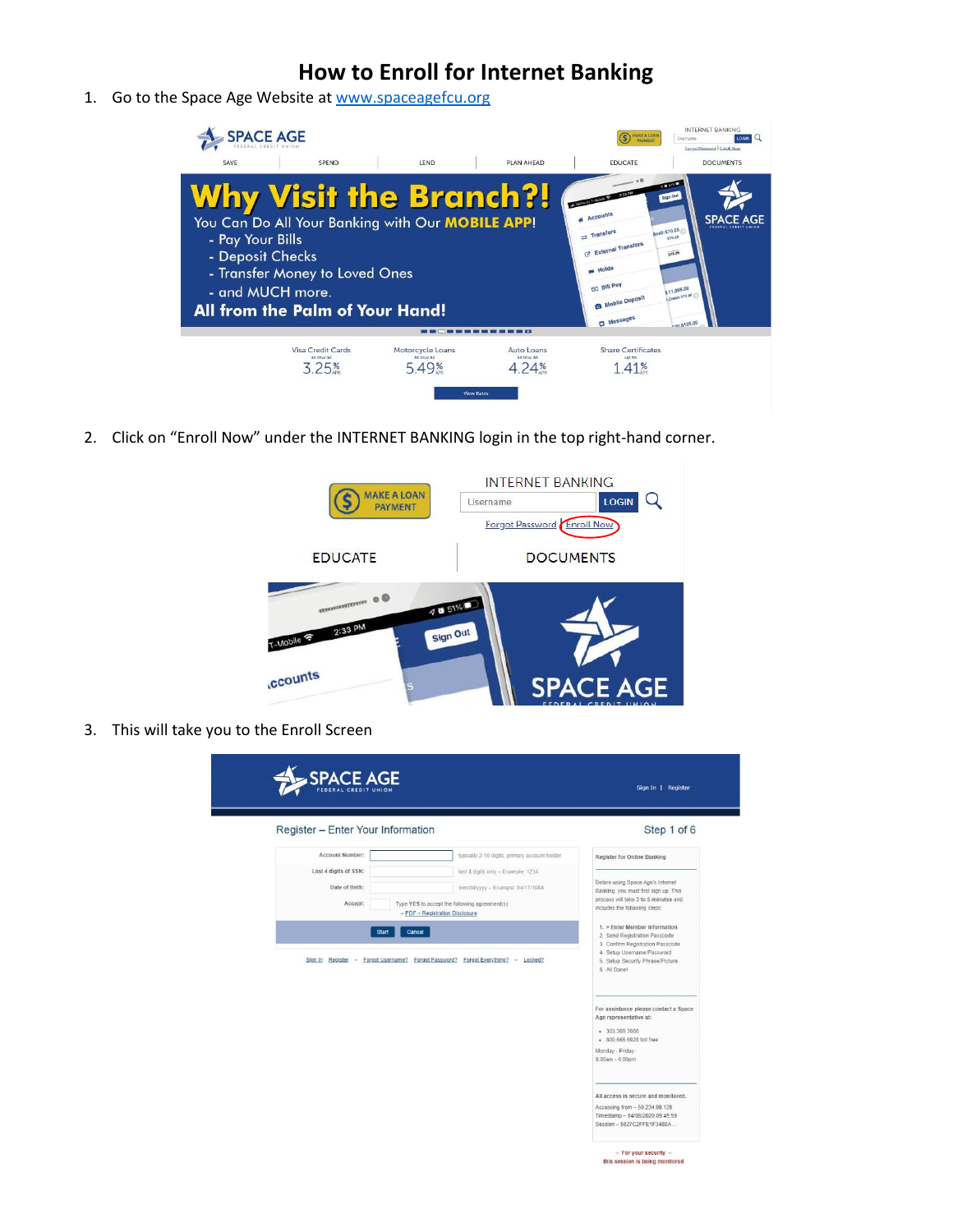4. Fill in the fields with your "Account Number", "Last 4 of your Social Security Number (SSN)", "Date of Birth" in DD/MM/YYYY format. Then in the "Accept" Box type in all Caps "YES".

| SPACE AGE<br>FEDERAL CREDIT UNION |                                                |
|-----------------------------------|------------------------------------------------|
| Register - Enter Your Information |                                                |
| <b>Account Number:</b>            | typically 2-10 digits, primary account holder  |
| Last 4 digits of SSN:             | last 4 digits only - Example: 1234             |
| Date of Birth:                    | mm/dd/yyyy - Example: 04/17/1984               |
| Accept:                           | Type YES to accept the following agreement(s): |
|                                   | $-$ PDF $\sim$ Registration Disclosure         |

5. This will take you to the "Send Registration Passcode" screen. Click in the "Send Passcode To:" box on the words "Send Method" and select from the dropdown menu how you would like to receive the Passcode, such as a Text to your phone, a phone call or sent to your email. If you need to update this information, please give us a call.

| <b>SPACE AGE</b>                                                                                                                                                                                                                                                            | Sign In   Register                                                                                                                                                                                    | <b>SPACE AGE</b>                                                                                                                                                                                                                       | Sign In   Register                                                                                                                                                                                   |
|-----------------------------------------------------------------------------------------------------------------------------------------------------------------------------------------------------------------------------------------------------------------------------|-------------------------------------------------------------------------------------------------------------------------------------------------------------------------------------------------------|----------------------------------------------------------------------------------------------------------------------------------------------------------------------------------------------------------------------------------------|------------------------------------------------------------------------------------------------------------------------------------------------------------------------------------------------------|
| Register - Send Registration Passcode                                                                                                                                                                                                                                       | Step 2 of 6                                                                                                                                                                                           | Register - Send Registration Passcode                                                                                                                                                                                                  | Step 2 of 6                                                                                                                                                                                          |
| Send Passcode To:<br>- Send Method --<br>$\tau$<br>For your security, a passcode is required to complete this process. The 6 digit<br>passcode will be sent to your selected phone number or email. Once you receive this<br>passcode, enter the 6 digits on the next page. | Register for Online Banking<br>Before using Space Age's Internet<br>Banking, you must first sign up. This<br>process will take 3 to 5 minutes and                                                     | Send Passcode To:<br>- Send Method-<br>- Send Method -<br>is process. The 6 digit<br>Send Text Message to: XXX-XXX-X730<br>email. Once you receive this<br>Send Text Message to: XXX-XXX-X666<br>XXX-XXX-X730<br>Call Me at:<br>NOTES: | <b>Register for Online Banking</b><br>Before using Space Age's Internet<br>Banking, you must first sign up. This<br>process will take 3 to 5 minutes and                                             |
| NOTES: . This passcode is valid for 10 minutes.<br>· Text message passcodes are only valid for mobile phones.<br>· Email passcodes will be sent from eservices@spaceagefcu.org.<br>Send Passcode Cancel                                                                     | includes the following steps:<br>1. Enter Member Information<br>2. > Send Registration Passcode<br>3. Confirm Registration Passcode<br>4. Setup Username/Password<br>5. Setup Security Phrase/Picture | XXX-XXX-X665<br>Call Me at:<br>ihones.<br>eagefcu.org.<br>Send Email to: XXXXXsin@spaceagefcu.org<br>Cancel<br>Send Passcode                                                                                                           | includes the following steps:<br>1. Enter Member Information<br>2. >Send Registration Passcode<br>3. Confirm Registration Passcode<br>4. Setup Username/Password<br>5. Setup Security Phrase/Picture |
| You must complete the entire registration process.<br>If you do not complete the process, you will need to start over.                                                                                                                                                      | 6. All Donel<br>For assistance please contact a Space<br>Age representative at:<br>. 303.369.7666<br>- \$00,666,6928 toll free<br>Monday - Friday:<br>8:00am - 6:00pm                                 | You must complete the entire registration process.<br>If you do not complete the process, you will need to start over.                                                                                                                 | 6. All Donel<br>For assistance please contact a Space<br>Age representative at:<br>- 303.369.7666<br>+ 800,666,6928 toll free<br>Monday - Friday:<br>8:00am - 6:00pm                                 |
|                                                                                                                                                                                                                                                                             | All access is secure and monitored.<br>Accessing from - 50.234.98.129<br>Timestamp - 04/08/2020 09:48:38<br>Session - D76FE6087B8B488E                                                                |                                                                                                                                                                                                                                        | All access is secure and monitored.<br>Accessing from - 50.234.98.129<br>Timestamp - 04/08/2020 09:48:38<br>Session - D76FE6087B8B488E                                                               |
|                                                                                                                                                                                                                                                                             | - For your security -<br>this session is being monitored                                                                                                                                              |                                                                                                                                                                                                                                        | - For your security -<br>this session is being monitored                                                                                                                                             |

The Phone Text will look similar to this. This number is randomly generated.

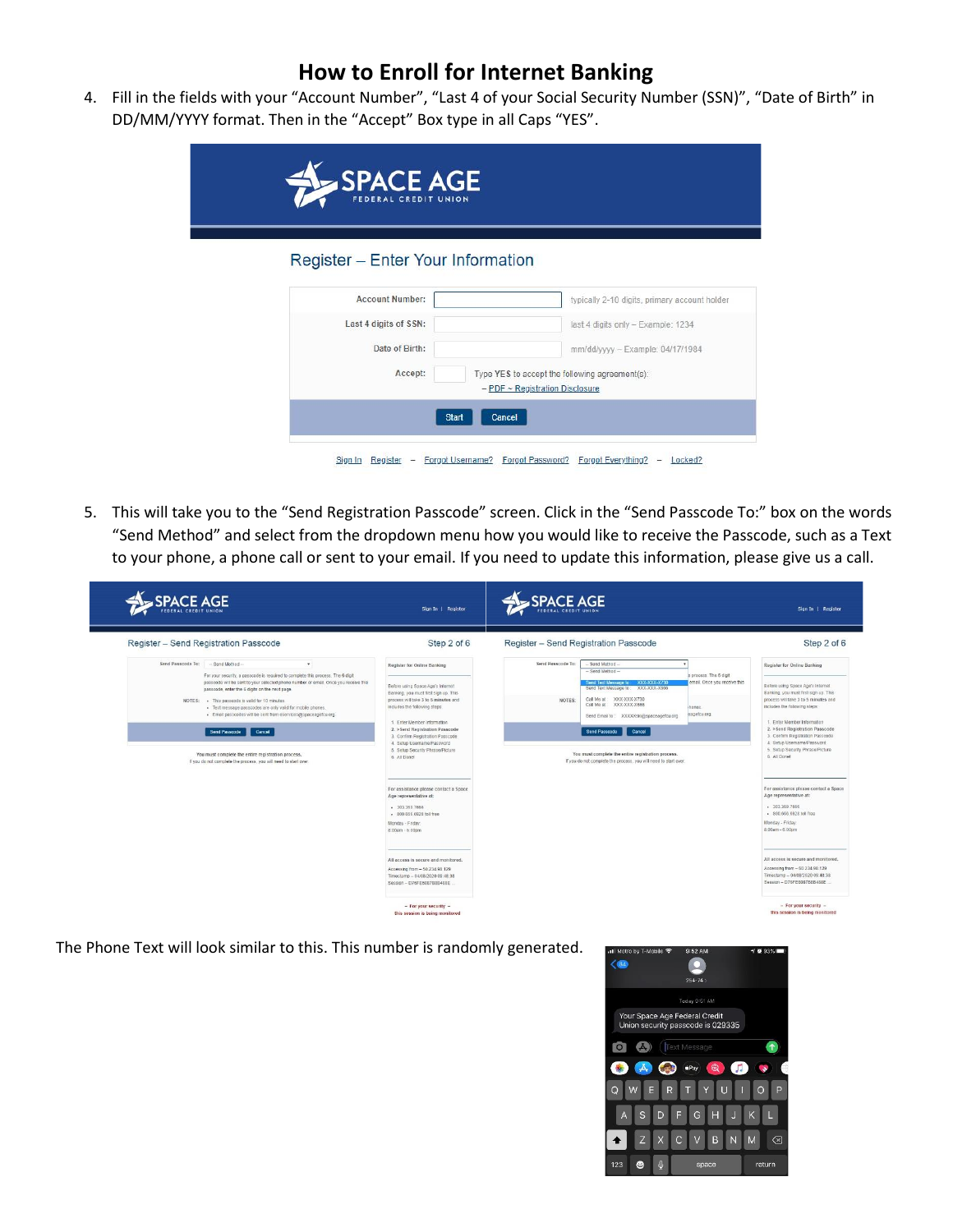6. Once you select the method you want the Passcode to be sent to you, you will be taken to the "Enter your 6 Digit Passcode" screen. Enter in the passcode and then Click "Next". To not have to do this every time, select Yes next to "Remember This Computer".

| Passcode:                          |                                                                                                                                                                                                                                                                                            |                                                                                                                                                     |
|------------------------------------|--------------------------------------------------------------------------------------------------------------------------------------------------------------------------------------------------------------------------------------------------------------------------------------------|-----------------------------------------------------------------------------------------------------------------------------------------------------|
|                                    | 029335<br>Resend passcode                                                                                                                                                                                                                                                                  | Register for Online Banking                                                                                                                         |
|                                    | A six digit passcode has been sent to the phone number or email you selected. Once<br>you've retrieved the passcode, enter it above.                                                                                                                                                       | Before using Space Age's Internet                                                                                                                   |
|                                    | NOTES: . This passcode is valid for 10 minutes.<br>· Text message passcodes are only valid for mobile phones.<br>· Email passcodes will be sent from eservices@spaceagefcu.org.                                                                                                            | Banking, you must first sign up. This<br>process will take 3 to 5 minutes and<br>includes the following steps:                                      |
| Remember This Computer? @ Yes @ No | explain                                                                                                                                                                                                                                                                                    | 1. Enter Member Information                                                                                                                         |
|                                    | For your convenience, selecting the Yes option allows us to remember this<br>computer or browser so you don't have to confirm a security passcode the<br>next time you sign in on this computer.                                                                                           | 2. Send Registration Passcode<br>3. >Confirm Registration Passcode<br>4. Setup Username/Password<br>5. Setup Security Phrase/Picture<br>6 All Donal |
|                                    | Only select "Remember This Computer" if you are using a private computer, such as<br>from your home or office. If you are using a public computer, then DO NOT select<br>"Remember This Computer." Examples of public computers include libraries,<br>internet cafés, and hotel computers. |                                                                                                                                                     |
|                                    | If you use multiple browsers on the same computer, you will need to sign in through<br>each browser and select "Remember This Computer."                                                                                                                                                   | For assistance please contact a Space<br>Age representative at:                                                                                     |
|                                    | Please note: If you delete your browser cookies or if you use security software that                                                                                                                                                                                                       | • 303.369.7666<br>- 800,666,6928 toll free                                                                                                          |
|                                    | automatically deletes your cookies, your 'Remember This Computer' setting may be<br>cleared.                                                                                                                                                                                               | Monday - Friday:<br>$8:00am - 6:00am$                                                                                                               |
|                                    |                                                                                                                                                                                                                                                                                            |                                                                                                                                                     |
|                                    |                                                                                                                                                                                                                                                                                            | All access is secure and monitored.                                                                                                                 |
|                                    |                                                                                                                                                                                                                                                                                            | Accessing from - 50.234.98.129                                                                                                                      |

7. From there you will be taken to the "Setup your Username and Password" screen. This is the login information that you will use to access your Internet Banking Account in the future.

|                                             |                                                                                                                        |                       | Sign In   Register                                                                                                                                                                                                                                                                             |
|---------------------------------------------|------------------------------------------------------------------------------------------------------------------------|-----------------------|------------------------------------------------------------------------------------------------------------------------------------------------------------------------------------------------------------------------------------------------------------------------------------------------|
| Register - Setup your Username and Password |                                                                                                                        |                       | Step 4 of 6                                                                                                                                                                                                                                                                                    |
| Account Number: 0000012345                  |                                                                                                                        |                       | Register for Online Banking                                                                                                                                                                                                                                                                    |
|                                             | Last Name: YOURLASTNAME                                                                                                |                       |                                                                                                                                                                                                                                                                                                |
| Setup Username :                            |                                                                                                                        | show username rules   | Before using Space Age's Internet                                                                                                                                                                                                                                                              |
| Setup Password:                             |                                                                                                                        | show password rules   | Banking, you must first sign up. This<br>process will take 3 to 5 minutes and                                                                                                                                                                                                                  |
| Confirm Password:                           |                                                                                                                        | confirm your password | includes the following steps:                                                                                                                                                                                                                                                                  |
| Email:                                      | youremail@youremail.com                                                                                                |                       | 1. Enter Member Information                                                                                                                                                                                                                                                                    |
|                                             |                                                                                                                        |                       | 2. Send Registration Passcode<br>3. Confirm Registration Passcode                                                                                                                                                                                                                              |
| Confirm Email:                              |                                                                                                                        |                       | 4. > Setup Username/Password                                                                                                                                                                                                                                                                   |
|                                             | Next                                                                                                                   |                       | 5. Setup Security Phrase/Picture<br>6. All Donel                                                                                                                                                                                                                                               |
|                                             | You must complete the entire registration process.<br>If you do not complete the process, you will need to start over. |                       | For assistance please contact a Space<br>Age representative at:<br>• 303.369.7666<br>- 800,666,6928 toll free<br>Monday - Friday:<br>8:00am - 6:00pm<br>All access is secure and monitored.<br>Accessing from - 50.234.98.129<br>Timestamp - 04/08/2020 09:55:57<br>Session - B32F01DF48784BBD |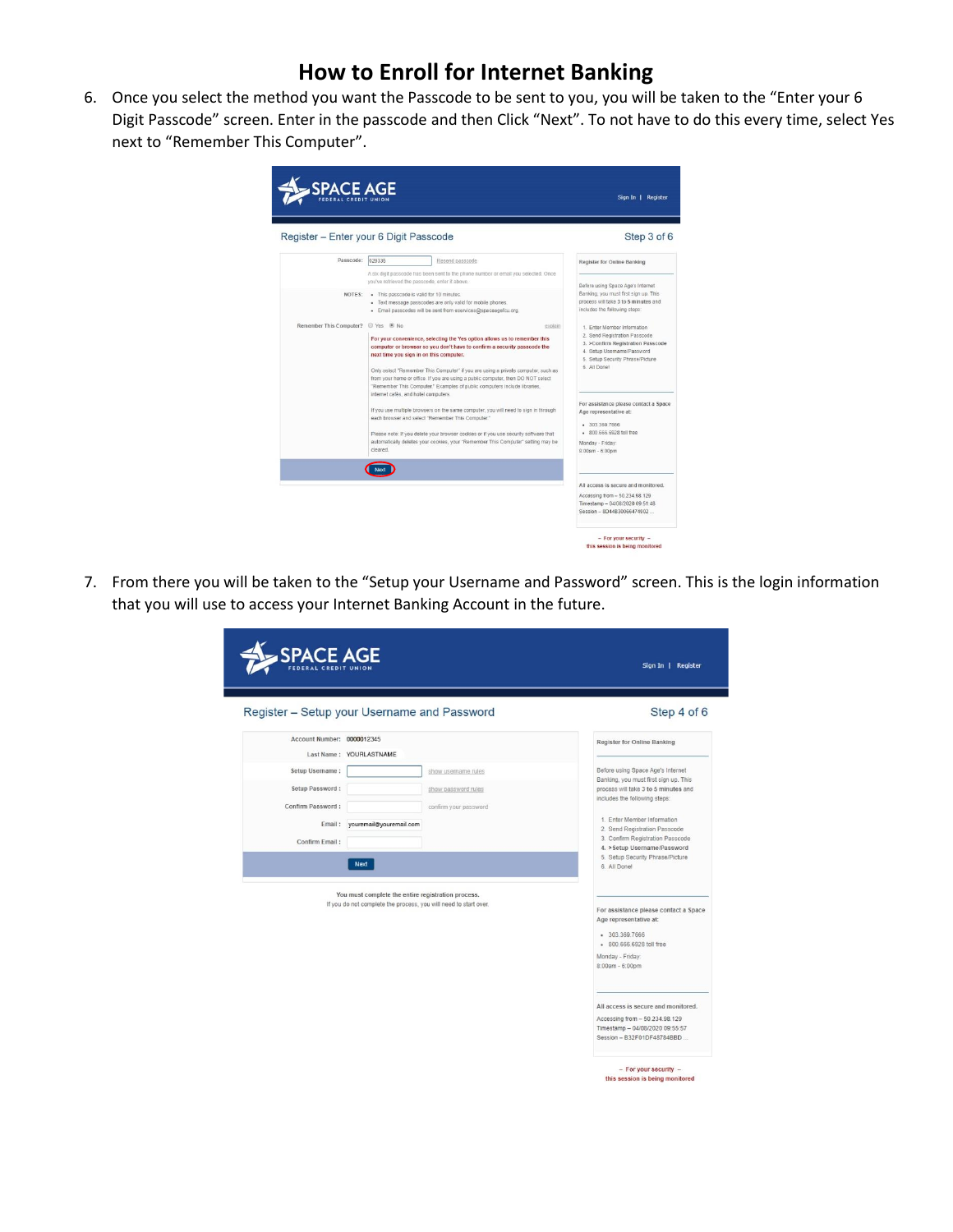8. Enter in your Login Information. Your Username can be anything but only one word. Your password should be a mix of letters, numbers and special characters such as !\*%\$@& etc. Type the password a second time in the "Confirm Password" box. Memorizing this password is recommended so make it something you can remember but not easy to guess. Maybe your first pet or a nickname, but jumble it up, for example if your first dog was named Sir Barksalot, you could enter it as "B@rk\$@L0+". If remembering the password is not an option, write it down and keep it somewhere safe. This is access to your financial information, so keep it secure. The "Email" box will automatically pull your email from your Account information. Once completed, Click on the "Next" button.

| SPACE AGE<br>FEDERAL CREDIT UNION           |                         |                       |
|---------------------------------------------|-------------------------|-----------------------|
| Register - Setup your Username and Password |                         |                       |
| <b>Account Number:</b>                      | 0000012345              |                       |
|                                             | Last Name: YOURLASTNAME |                       |
| Setup Username:                             |                         | show username rules   |
| Setup Password:                             |                         | show password rules   |
| Confirm Password:                           |                         | confirm your password |
| Email:                                      | youremail@youremail.com |                       |
| Confirm Email:                              |                         |                       |
|                                             | Next                    |                       |
|                                             |                         |                       |

9. Now you will set up a "Security Phrase and Image". This is an added layer of security to ensures it is you accessing your account. The Phrase should be something simple but personal to you, such as "Gone Fishing" or "Little Red Car". Select an image from the options and remember that image as it is connected to your account. Maybe the image can help you to remember your Security Phrase. Once you have decided on a Security Phrase and Image, Click on the "Next" button.

If you do not complete the process, you will need to start over.

| SPACE AGE                      |                                                                                                                        | Sign In   Register                                                                                                                                                                  |
|--------------------------------|------------------------------------------------------------------------------------------------------------------------|-------------------------------------------------------------------------------------------------------------------------------------------------------------------------------------|
|                                | Register - Set Up your Security Phrase and Image                                                                       | Step 5 of 6                                                                                                                                                                         |
| Account Number: XXXX012345     |                                                                                                                        | <b>Register for Online Banking</b>                                                                                                                                                  |
|                                | Username: SpaceManJoe                                                                                                  |                                                                                                                                                                                     |
|                                | Last Name: YOURLASTNAME                                                                                                | Before using Space Age's Internet<br>Banking, you must first sign up. This                                                                                                          |
| Security Phrase:               | a personal message - Example: Gone fishing                                                                             | process will take 3 to 5 minutes and                                                                                                                                                |
|                                | Security Picture: Click on an Image below to select your Security Picture.                                             | includes the following steps:                                                                                                                                                       |
| More choices<br>Next<br>Random | C EagleMountain<br><b>C</b> TwoHorses                                                                                  | 1. Enter Member Information<br>2. Send Registration Passcode<br>3. Confirm Registration Passcode<br>4. Setup Username/Password<br>5. >Setup Security Phrase/Picture<br>6. All Donel |
|                                | SunFlower<br>PalmLeaves                                                                                                | For assistance please contact a Space<br>Age representative at:<br>- 303 369 7666<br>- 800.666.6928 toll free<br>Monday - Friday:<br>8:00am - 6:00pm                                |
|                                |                                                                                                                        | All access is secure and monitored.<br>Accessing from - 50.234.98.129<br>Timestamp - 04/08/2020 10:02:27                                                                            |
|                                | You must complete the entire registration process.<br>If you do not complete the process, you will need to start over. | Session - E896CE65C096454C                                                                                                                                                          |